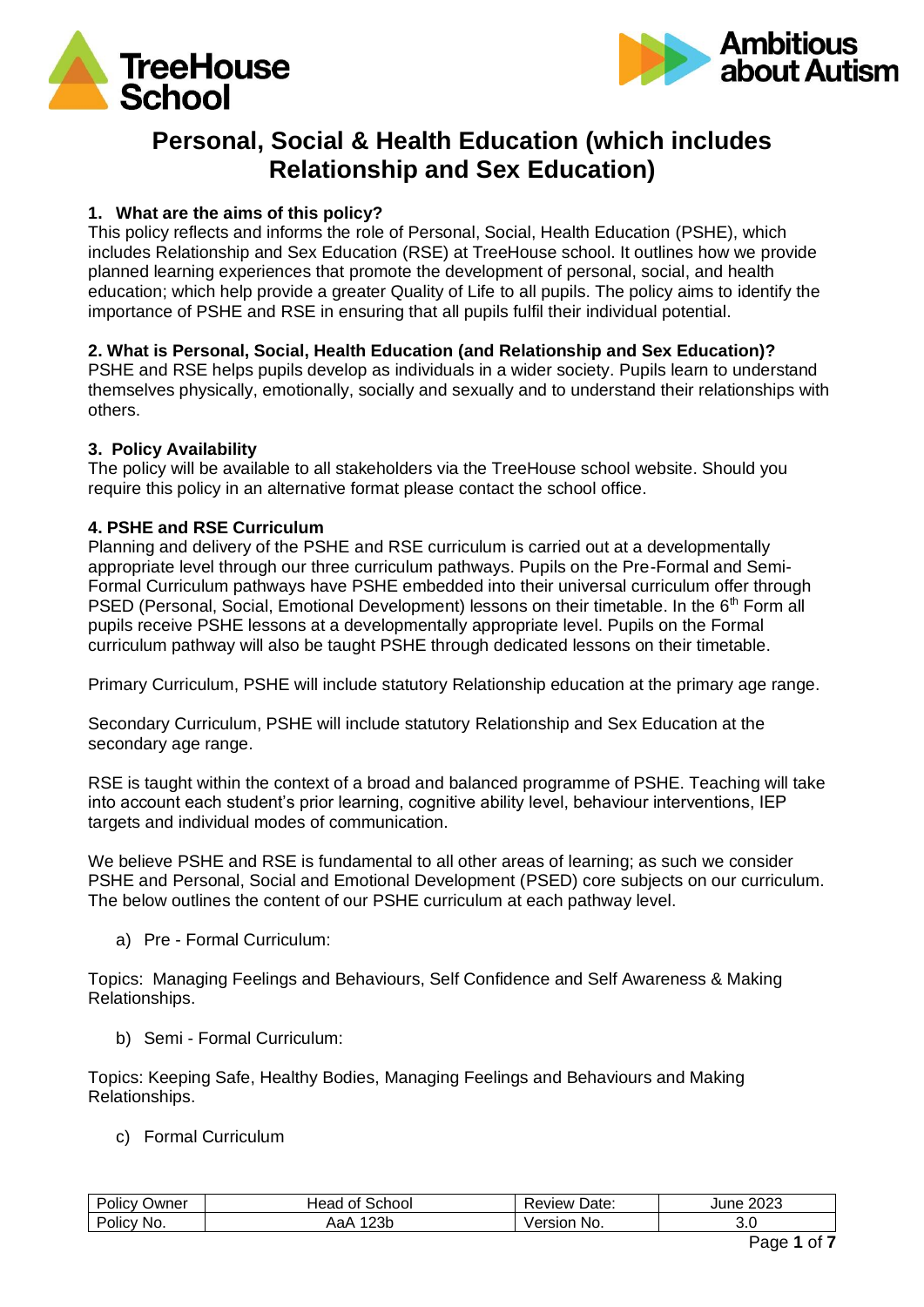

Is broken down into Bands. Pupils will access content at the band most appropriate to their developmental level. Content in RED is delivered as part of the RE (Primary) or RSE (Secondary) Curriculum.

| Bands 1-6                      | Living In the Wider World   | Shared Responsibilities, Communities,        |
|--------------------------------|-----------------------------|----------------------------------------------|
|                                |                             |                                              |
| (Equal to a Mainstream Primary |                             | Media, Economic Wellbeing                    |
| KS1&2 Curriculum)              |                             |                                              |
|                                | Relationships               | Respecting Self and Others, Safe             |
|                                |                             | Relationships, Managing Hurtful behaviour    |
|                                |                             | and Bullying, Friendships, Families and      |
|                                |                             | <b>Close Positive Relationships</b>          |
|                                | <b>Health and Wellbeing</b> | Healthy Lifestyles, Mental Health, Ourselves |
|                                |                             | Growing and Changing, Keeping Safe,          |
|                                |                             | Drugs, Alcohol and Tobacco                   |
| Bands 7-9                      | Living In the Wider World   | Learning Skills, Choices and Pathways,       |
| (Equal to a Mainstream         |                             | Work and Career, Employment Rights and       |
| Secondary KS3 Curriculum)      |                             | Responsibilities, Financial Choices, Media   |
|                                | Relationships               | Positive Relationships, Relationship Values, |
|                                |                             |                                              |
|                                |                             | Forming and Maintaining Respectful           |
|                                |                             | Relationships, Consent, Contraception &      |
|                                |                             | Parenthood, Bullying Abuse and               |
|                                |                             | Discrimination, Social Influences            |
|                                | <b>Health and Wellbeing</b> | Self -Concept, Mental Health and Emotional   |
|                                |                             | Wellbeing, Healthy Lifestyles, Drugs,        |
|                                |                             | Alcohol and Tobacco, Managing Risk and       |
|                                |                             | Personal Safety, Puberty and Sexual Health   |
| <b>Bands 10-11</b>             | Living In the Wider World   | Learning Skills, Choices and Pathways,       |
| (Equal to a Mainstream         |                             | Work and Career, Employment Rights and       |
| Secondary KS4 Curriculum       |                             | Responsibilities, Financial Choices, Media   |
|                                |                             | <b>Literacy and Digital Resilience</b>       |
|                                | Relationships               | Positive Relationships, Relationship Values, |
|                                |                             | Forming and Maintaining Respectful           |
|                                |                             | Relationships, Consent, Contraception and    |
|                                |                             |                                              |
|                                |                             | Parenthood, Bullying, Abuse and              |
|                                |                             | Discrimination, Social Influences            |
|                                | <b>Health and Wellbeing</b> | Self -Concept, Mental Health and Emotional   |
|                                |                             | Wellbeing, Healthy Related Decisions,        |
|                                |                             | Drugs, Alcohol and Tobacco, Managing         |
|                                |                             | Risk and Personal Safety, Sexual Health      |
|                                |                             | and Fertility                                |
| <b>Bands 12-14</b>             | Living In the Wider World   | Choices and Pathways, Work and Career,       |
| (Equal to a Mainstream         |                             | Employment Rights and Responsibilities,      |
| Secondary KS5 Curriculum       |                             | Financial Choices, Media Literacy and        |
|                                |                             | <b>Digital Resilience</b>                    |
|                                | Relationships               | Relationship Values, Forming and             |
|                                |                             | Maintaining Respectful Relationships,        |
|                                |                             | Consent, Contraception and Parenthood,       |
|                                |                             | Bullying, Abuse and Discrimination           |
|                                |                             |                                              |
|                                | Health and Wellbeing        | Self -Concept, Mental Health and Emotional   |
|                                |                             | Wellbeing, Healthy Lifestyles, Managing      |
|                                |                             | Risk and Personal Safety, Sexual Health,     |
|                                |                             | Drugs, Alcohol and Tobacco                   |

| שwner<br>olicy | School<br>οt<br>⊣ead | Date:<br>⊀eview    | 2023<br>June |
|----------------|----------------------|--------------------|--------------|
| NO.<br>OIIC    | つつに<br>∠⊃⊾<br>Aar    | rsion<br>NO.<br>٬e | v.v          |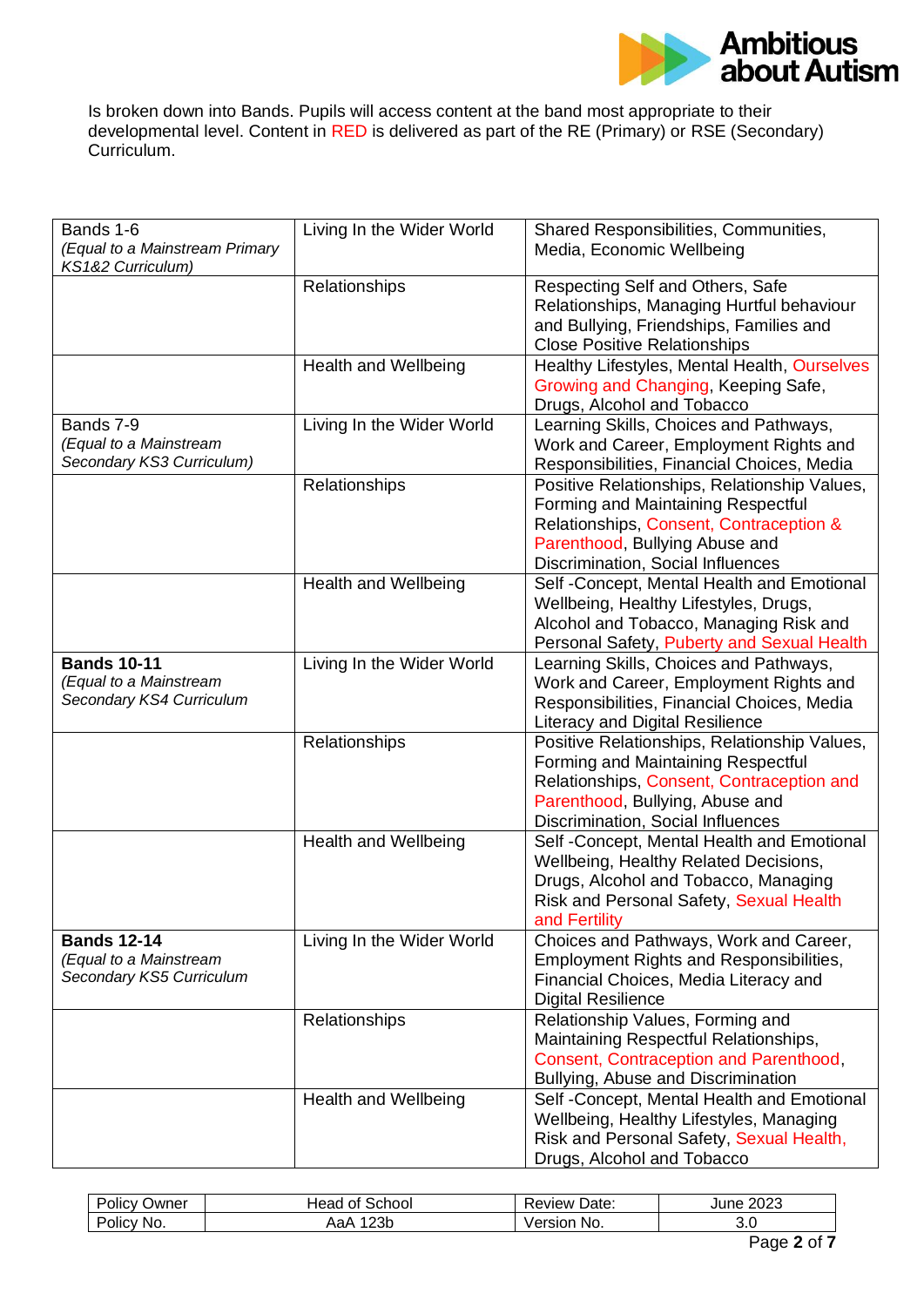

## d) RSE Topics

Key stage one and two pupils at the semi formal and formal pathways follow an individual programme that covers relevant parts of the topics below:

- Sensory awareness:
- Self-awareness including behaviour;
- Relationships people around us;
- Learn to play and work co-operatively;
- Gender;
- Public and Private language for Body Parts
- Identify, name, draw and label the basic parts of the human body and say which part of the body is associated with each sense;
- To notice that animals, including humans, have offspring which grow into adults;
- Relationships family and friends;
- Begin to recognise feelings of self and others;
- Appropriate behaviour people, hygiene, privacy;
- Similarities and differences;
- Saying 'No';
- Life cycles;
- Puberty and body changes:
- LGBT.

Key Stage 3,4 and 5 pupils at the semi-formal and formal pathway follow an individualised programme that covers relevant parts of the topics below.

- Hygiene;
- Appropriate Behaviour;
- Relationships emotional relationships, fancying, sexual intercourse;
- Human Reproduction in terms of life cycle;
- Puberty body changes, menstruation;
- Masturbation;
- Contraception;
- Consent;
- Diversity;
- Risk;
- Safety;
- Hygiene pride in appearance, menstruation, sexually transmitted infections;
- Appropriate behaviour;
- Relationships family and friends, sexual, formal, making new friends;
- Where to go for help/advice;
- Human reproduction;
- Privacy, individual choices and feelings;
- Childbirth and child development;
- Awareness of the importance of e-safety, e.g., using mobile phones or social networking sites.

#### **5. Entitlement and equal opportunity**

We promote the needs and interests of all pupils in line with our equality, diversity and inclusion policies. Teaching takes into account the age, ability, readiness and cultural backgrounds of children to ensure that all can fully access PSHE provision.

We will use PSHE and RSE education as a way to address diversity issues and to ensure equality for all by including relevant content covering equality and diversity within our curriculum.

| -<br>. .<br>שwner<br>יחוחי<br>ັ | `chool<br>⊣eac<br>. . | Jate.<br>'eview | 2023<br>une |
|---------------------------------|-----------------------|-----------------|-------------|
| -<br>Polic'<br>No.              | $\Omega$<br>∠งม<br>٦a | No.             | J.U         |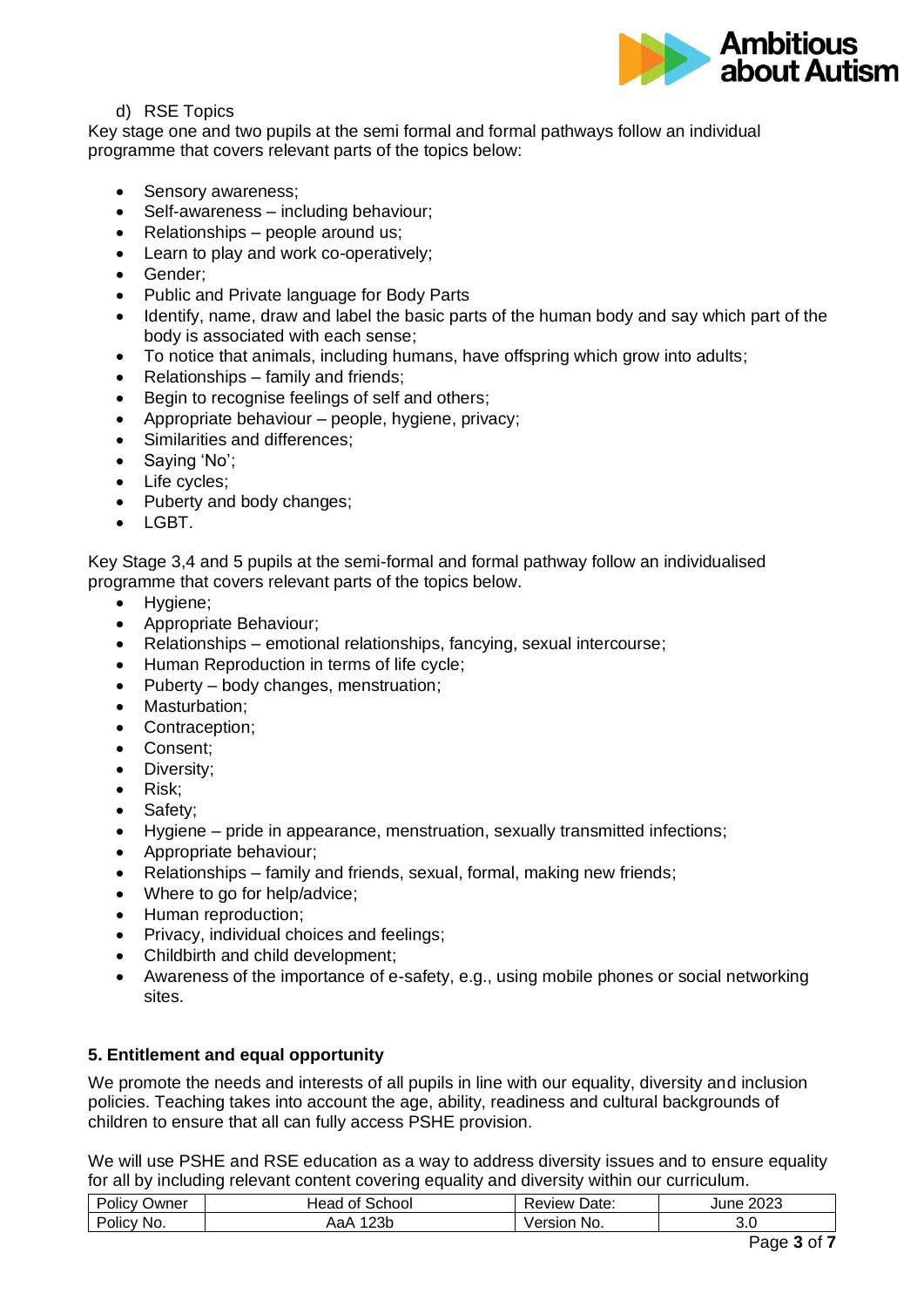

As far as is appropriate, pupils with special educational needs should follow the same PSHE and RSE education programme as all other students. We give careful consideration to the level of differentiation needed, and in some cases content or delivery is adapted to suit the needs of the pupils. Teachers and/or learning support assistants will work with individual pupils where required, and if appropriate.

Developing an inclusive curriculum is a statutory requirement. We will ensure that:

- All pupils are encouraged to develop and display attitudes of mutual knowledge, understanding and acceptance.
- Staff are aware of pupils' religious, ethnic, cultural and linguistic heritage.
- Teaching and learning methods take account of the diversity needs of our pupils and encourage positive attitudes to diversity and race equality.
- The resources, images and contexts used are inclusive and diverse, mirroring the pupils' own lives and offering insight into the lives of others.
- Schemes of work and lesson plans are based on diverse backgrounds, experiences and cultural perspectives.

In accordance with the Equalities Act 2010, issues related to gender stereotyping and sexual identity discrimination will be addressed where appropriate.

# **6. Creating a safe and supportive learning environment**

Because PSHE and RSE education works within pupils real life experiences, it is essential to establish a safe learning environment. We will create a safe and supportive learning environment by having clear ground rules and confidentiality within lessons that is understood and applied by all teachers and pupils that have the cognitive ability to understand the importance of rules and confidentiality.

We will ensure that where pupils indicate that they may be vulnerable and at risk, they will get appropriate support by providing them with advice whilst always following the safeguarding/child protection policy. If a pupil makes a disclosure of sexual abuse or demonstrates behaviour that is concerning during a RSE lesson, the school staff will follow the guidelines laid down in the school's Safeguarding and Child Protection policy.

#### **7. Who are the key personnel responsible for PSHE and RSE? Assistant Head & Curriculum Leaders**

*Governors:*Governing bodies and head teachers should consult parents in developing their sex and relationship education policy to ensure that they develop policies which reflect parents' wishes and the culture of the community they serve. Materials used in schools must be in accordance with the PSHE framework and the law. Inappropriate images should not be used nor should explicit material not directly related to explanation. Schools should ensure that pupils are protected from teaching and materials which are inappropriate, having regard to the age and cultural background of the pupils concerned. Governors and head teachers should discuss with parents and take on board concerns raised, both on materials which are offered to schools and on sensitive material to be used in the classroom.

**Other partners:** The composition of the governing body ensures that parents, staff, trustees and community members are included in the review and development of this policy and in the delivery of PSHE and RSE. A staff PSHE focus group was convened to begin an initial review of the content of the PSHE curriculum (including the identification of benchmarks); all staff participated in a curriculum workshop to review the intended objectives and outcomes of the PSHE curriculum; and a series of staff workshops designing the aims and benchmarks of the PSHE curriculum ensured that the expertise and views of all professional groups (Qualified teachers, ABA Consultants, Speech and Language Therapists and Occupational Therapists) are represented within our policy and practise.

| $\overline{\phantom{0}}$<br>.<br>יאווהי<br>שwner | School<br>Head<br>- 01 | 'Jate.<br>. eview ' | מממ<br>June<br>ن∠∪≻ |
|--------------------------------------------------|------------------------|---------------------|---------------------|
| -<br>No.<br>Olic'                                | $\Omega$<br>∠ఎ⊔        | ersion<br>No.       | o.u                 |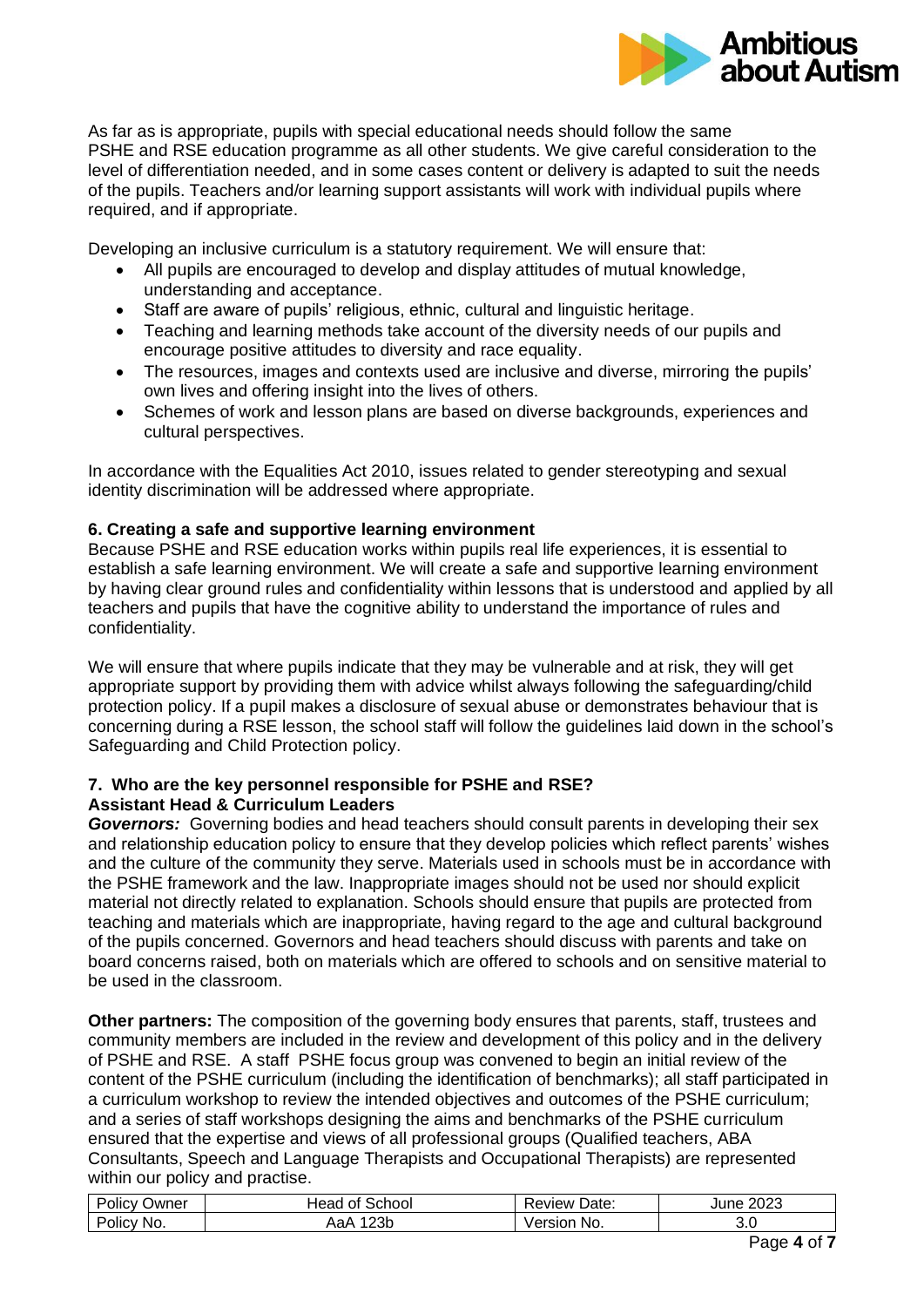

## **8. Working with Parents**

At Treehouse School we believe in working closely with parents/carers and families to ensure the best outcomes for our pupils and we believe that a joint approach to learning about growing up, keeping safe, relationships and other areas of PSHE and RSE are highly beneficial.

#### **9. How does the teaching of PSHE and RSE relate to TreeHouse's aims, values and mission statement?**

This policy has been developed in the context of the school's ethos and Ambitious about Autism's overall aims which make clear the values underpinning the work of our school community. We exist to enable children and young people with autism to learn, thrive and achieve. Our vision is to make the ordinary possible for children and young people with autism and we aim to provide our pupils with the best Quality of Life possible.

# **10. Planned PSHE and RSE curriculum and incidental opportunities**

PSHE and RSE is part of TreeHouse's universal curriculum offer but is also included in an individual pupils personalised curriculum. This means that the balance of a pupil's personalised curriculum may be adjusted to give greater weighting to targets relating to the development of personal, social, health education. A range of settings and environments are planned and used. The Early Years Foundation Stage curriculum and the National Curriculum, along with schemes of work and individual lesson plans all contribute to a pupil's personalised PSHE and RSE curriculum. Successful planning must ensure cross curricular connections. All planning for each pupil's individual curriculum should take into account:

- Student's prior learning:
- The strengths and weaknesses of each pupil;
- The individual targets for each student (refer to EHCP);
- Behaviour interventions;
- Issues relating to gender, race, culture and disability, providing equality of opportunity;
- ICT opportunities;
- Specific individual modes of communication;
- Community groups for pupils and / or families.

Relevant specialist outside agencies can be consulted when planning for and teaching PHSE and RSE skills. This can be done via the progress review meetings which occur every term and at annual reviews.

Like all children with autism, our pupils experience particular difficulties in the areas of socialisation, communication and imagination – areas that are integral to PSHE. Many of our pupils have additional learning difficulties which make these skills very hard to learn.

Some parts of the Formal curriculum framework, such as those requiring abstract understanding or detailed explanations may be too demanding for pupils in our school. For example:

- Those that require recognition of future time;
- Issues affecting society, such as gender stereotypes, gender and domestic violence
- People in other times;
- Understanding why and how rules are made;
- Some aspects of independence, for example crossing the road;
- Planning for transitions between settings;
- Understanding financial risk and reward;
- The criminal justice system, political rights, central government, parliamentary characteristics and global community.

| Policy     | School                           | Date:          | 2023 |
|------------|----------------------------------|----------------|------|
| שwner      | Head of                          | Review '       | June |
| Policy No. | 23 <sub>b</sub><br>$\mathcal{A}$ | Versior<br>No. | J.U  |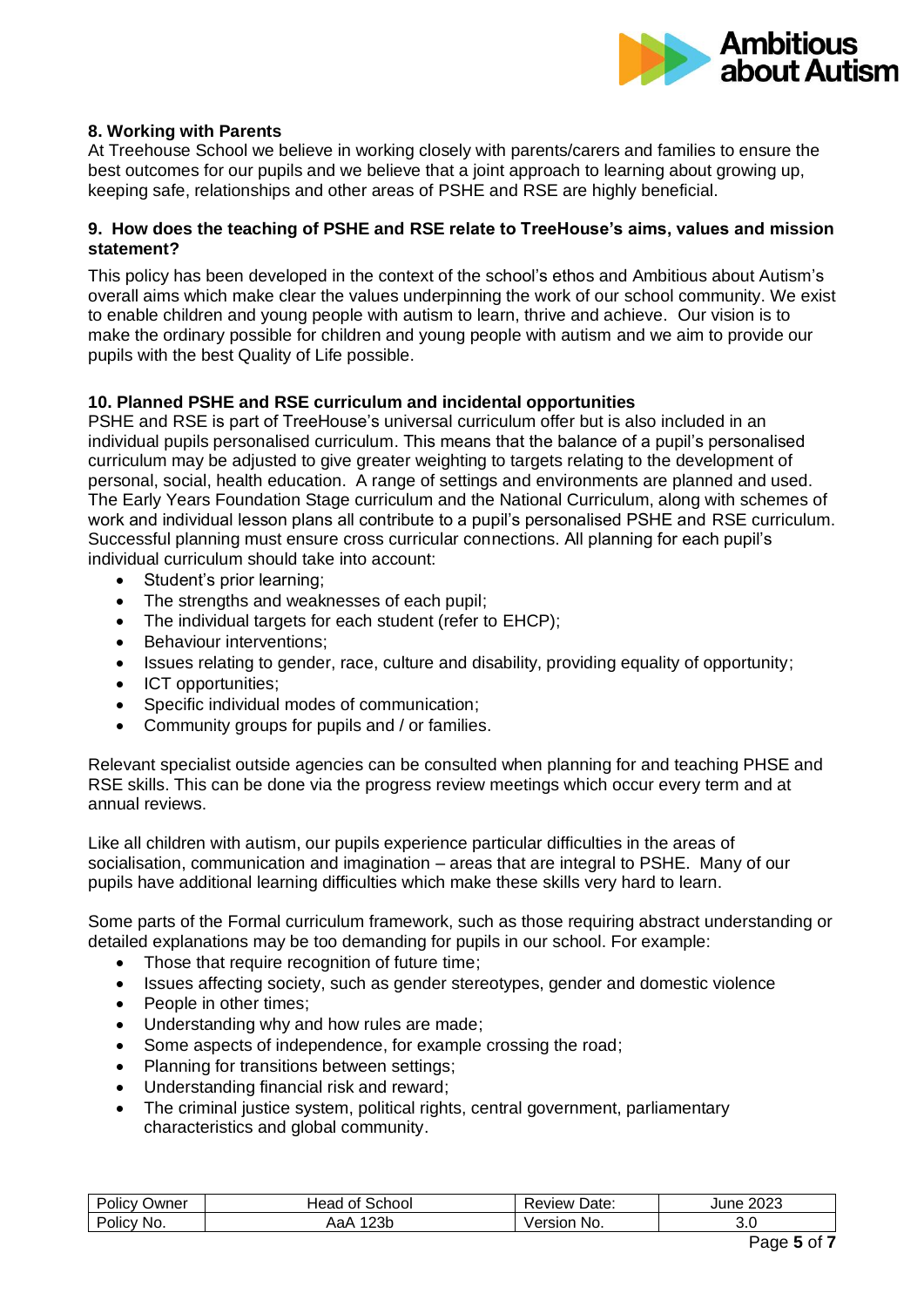

The statutory inclusion statement of the national curriculum requires staff to modify the programmes of study to give all pupils relevant and appropriately challenging work at each Key Stage. We teach knowledge, skills and understanding in ways that match and challenge each pupil's abilities and support their development as individuals in wider society. We may modify the PSHE curriculum by:

- Using the non-statutory guidance as a resource and discussion point for providing a context for planning and learning which is appropriate to the age and needs of the pupils.
- Focusing on one aspect or a limited number of aspects of the age-related guidance and programmes of study.
- Maintaining, consolidating, reinforcing and generalising previous learning, as well as introducing new skills, knowledge and understanding.

*School routines and activities:* Pupils have opportunities to learn and practice many skills relevant to their PSHE through daily routines and activities within school. For example:

- Lunchtimes provide opportunities to learn about eating a healthy range of food and interact with peers;
- Break times provide opportunities to develop play skills, leisure skills and to interact with peers and adults;
- Toilet routines provide an opportunity to teach a pupil about private versus public behaviour and interactions.
- Play programmes for pupils in EYFS and primary school teach pupils how to play with a range of toys appropriately and how to play with others (these programmes may be taught in a oneto-one setting initially and later through specific peer-play programmes)
- Pupils are taught to play appropriately on the outdoor play equipment which includes bicycles, scooters, trampolines, climbing equipment, balls, water and sand with a view to them developing the skills and interests that they need in order to occupy their own leisure time independently and appropriately
- Through activities such as horse-riding and trips to local allotments, pupils have opportunities to learn how to care for living things and the environment
- Regular visits from the school dentist in our purpose built 'dentist's room' provide pupils with planned opportunities to learn how to tolerate a dental examination and other medical examinations including having their blood pressure taken, being weighed and measured
- Vocational placements and leisure placements provide planned opportunities for pupils to practice the social skills necessary for employment interests and pursuits
- Assemblies and school events such as sports day and the Christmas Show also provide a forum for sharing achievements, developing a sense of self-worth, interacting with new or different people, engaging in mini-enterprise activities.
- Through mainstream links we encourage a two-way flow of both staff and pupils to and from local mainstream schools. Some pupils attend local mainstream schools supported by TreeHouse staff for certain lessons, whilst 'reverse inclusion' brings mainstream pupils into TreeHouse to play and work with our pupils in an environment more familiar to them.

We recognise that many of the skills that underpin good job performance and / or inclusion within leisure or recreation activities will need to be taught well before a pupil reaches school-leaving age. The PSHE curriculum also teaches a range of work-related skills, for example attendance; punctuality; appropriate relationships with co-workers; completion of assigned tasks; dressing for work; maintaining good personal hygiene; self-managing behaviours that challenge participation and inclusion; and compliance with the norms of the work setting.

# **11. Monitoring, assessment for learning, evaluation and reporting**

Pupils can demonstrate progress in PSHE and RSE by

• Meeting with individual EHCP targets related to PSHE or RSE:

| olic\<br>Jwner | Head<br>School<br>Οl | Date:<br>∴eview. | 2023<br>June 1 |
|----------------|----------------------|------------------|----------------|
| No.<br>olic    | nn<br>بات<br>. .ar   | sior<br>NO.      | v.v            |